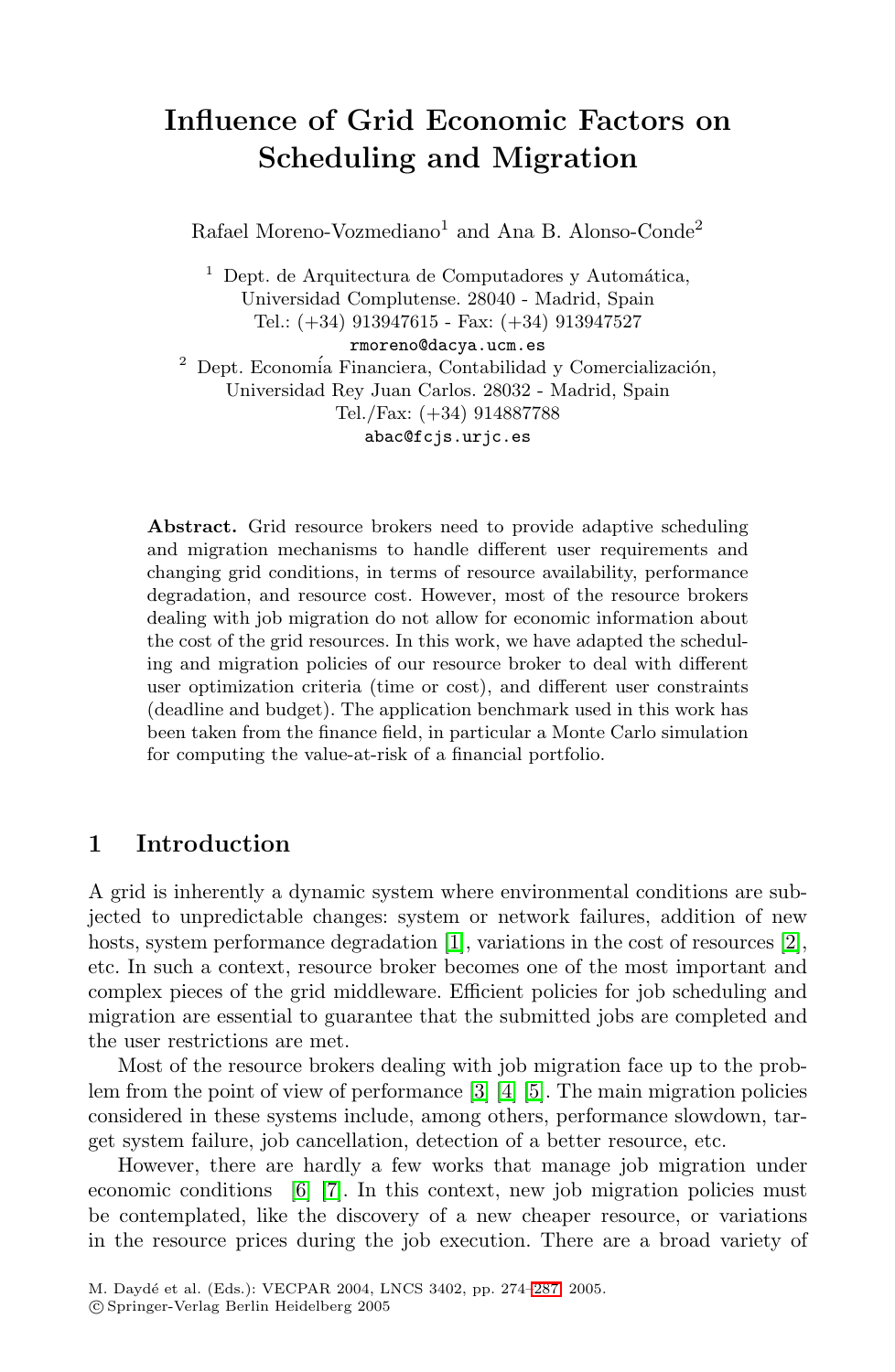reasons that could lead resource providers to dynamically modify the price of their resources, for example:

- **–** Prices can change according to the time or the day. For example, the use of a given resource can be cheaper during the night or during the weekend.
- **–** Prices can change according to the demand. Resources with high demand can increase their rates, and vice versa.
- **–** A provider and a consumer can negotiate a given price for a maximum usage time or a maximum amount of resources consumed (CPU, memory, disk, I/O, etc.). If the user jobs violate the contract by exceeding the time or the resource quota, the provider can increase the price.

In this work we have extended the GridWay resource broker capabilities [\[1\]](#page-12-0) [\[3\]](#page-12-0) to deal with economic information and operate under different optimization criteria: time or cost, and different user constraints: deadline and/or budget.

This paper is organized as follows. Section 2 describes the GridWay framework. In Section 3 we analyze the extensions to the GridWay resource broker to support scheduling and migration under different user optimization criteria (time optimization and cost optimization), and different user constraints (cost limit and time limit). Section 4 describes the experimental environment, including the grid testbed and the application benchmark, taken from the finance field [\[12\]](#page-13-0). In Section 5 we show the experimental results. Finally, conclusions and future work are summarized in Section 6.

#### **2 The GridWay Resource Broker**

The GridWay (GW) framework [\[1\]](#page-12-0) [\[3\]](#page-12-0) is a Globus compatible environment, which simplifies the user interfacing with the grid, and provides resource brokering mechanisms for the efficient execution of jobs on the grid, with dynamic adaptation to changing conditions.

GW incorporates a command-line user interface, which simplifies significantly the user operation on the Grid by providing several user-friendly commands for submitting jobs to the grid ("gwsubmit") along with their respective configuration files (job templates), stopping/resuming, killing or re-scheduling jobs ("gwkill"), and monitoring the state and the history of the jobs ("gwps" and "gwhistory"). For a given job, which can entail several subtasks (i.e., an array job), the template file includes all the necessary information for submitting the job to the grid:

- **–** The name of the executable file along with the call arguments.
- **–** The name of the input and output files of the program.
- **–** The name of the checkpoint files (in case of job migration).
- **–** The optimization criterion for the job. In this implementation, we have incorporated two different optimization criteria: *time* or *cost*.
- **–** The user constraints. The user can specify a time limit for its job (*deadline*), as well as a cost limit (*budget*).

The main components of the GW resource broker are the following: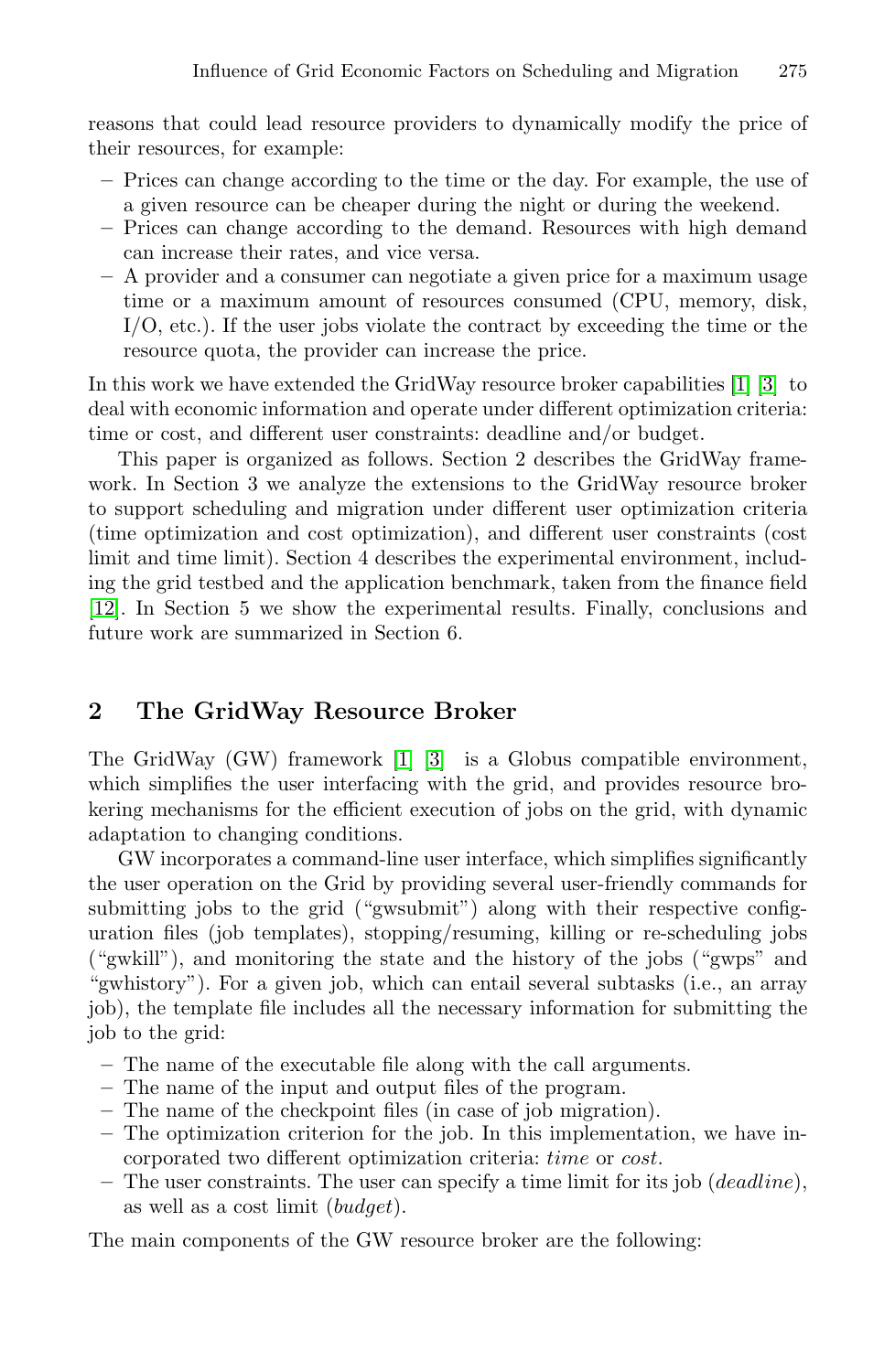#### **2.1 Dispatch Manager and Resource Selector**

The Dispatch Manager (DM) is responsible for job scheduling. It invokes the execution of the Resource Selector (RS), which returns a prioritized list of candidates to execute the job or job subtasks. This list of resources is ordered according to the optimization criterion specified by the user.

The DM is also responsible for allocating a new resource for the job in case of migration (re-scheduling). The migration of a job or job subtask can be initiated for the following reasons:

- **–** A forced migration requested by the user.
- **–** A failure of the target host.
- **–** The discovery of a new better resource, which maximizes the optimization criterion selected for that job.

### **2.2 Submission Manager**

Once the job has been submitted to the selected resource on the grid, it is controlled by the Submission Manager (SM). The SM is responsible for the job execution during its lifetime. It performs the following tasks:

- **Prolog**. The SM transfers the executable file and the input files from the client to the target resource
- **Submission**. The SM monitors the correct execution of the job. It waits for possible migration, stop/resume or kill events.
- **Epilog**. When the job execution finishes, the SM transfers back the output files from the target resource to the client.

## **3 Scheduling and Migration Under Different User Specifications**

We have adapted the GW resource broker to support scheduling and migration under different user optimization criteria (time optimization and cost optimization), and different user constraints (budget limit and deadline limit). Next, we analyze in detail the implementation of these scheduling alternatives.

### **3.1 Time Optimization Scheduling and Migration**

The goal of the time optimization criterion is to minimize the completion time for the job. In the case of an array job, this criterion tries to minimize the overall completion time for all the subtasks involved in the job.

To meet this optimization criterion, the DM must select those computing resources being able to complete the job – or job subtasks – as faster as possible, considering both the execution time, and the file transfer times (prolog and epilog). Thus, the RS returns a prioritized list of resources, ordered by a rank function that must comprise both the performance of every computing resource,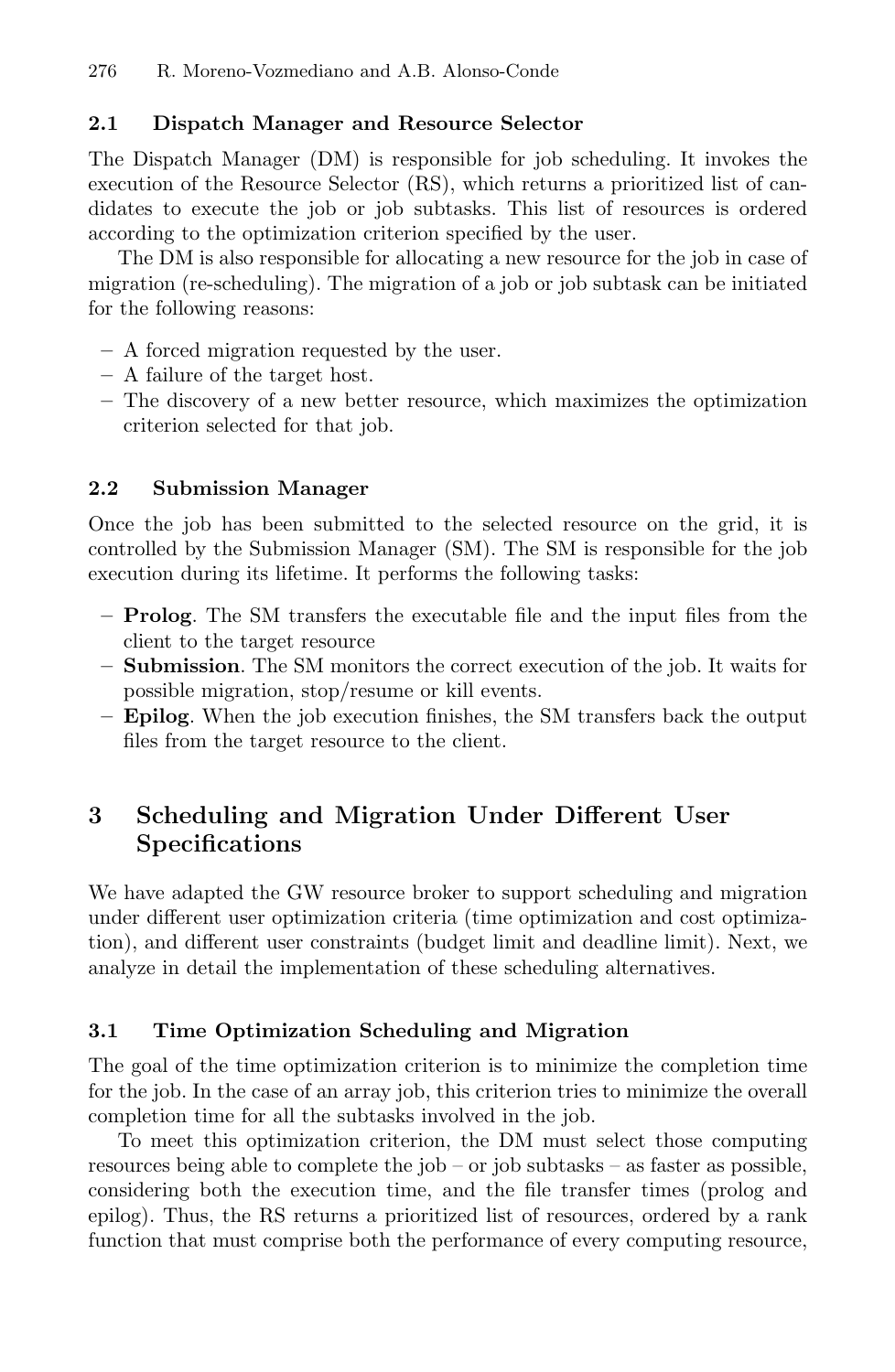and the file transfer delay. The time optimization rank function used in our RS implementation, is the following:

$$
TR(r) = PF(r)(1 - DF(r))\tag{1}
$$

Where

| TR(r) | is the Time-optimization Rank function for resource $r$ |
|-------|---------------------------------------------------------|
| PF(r) | is a Performance Factor for resource $r$                |
| DF(r) | is a file transfer Delay Factor for resource $r$        |

The Performance Factor,  $PF(r)$ , is computed as the product of the peak performance (MHz) of the target machine and the average load of the CPU in the last 15 minutes. The Delay Factor,  $DF(r)$ , is a weighted value in the range [0-1], which is computed as a function of the time elapsed in submitting a simple job to the candidate resource – for example, a simple Unix command, like "date" – and retrieving its output.

The resource selector is invoked by the dispatch manager whenever there are pending jobs or job subtasks to be scheduled, and also at each resource discovery interval (configurable parameter). In this case, if a new better resource is discovered, which maximizes the rank function, the job can be migrated to this new resource. To avoid worthless migrations, the rank function of the new discovered resource must be at least 20% higher than the rank function of the current resource. Otherwise the migration is rejected. This condition prevents from reallocating the job to a new resource that is not significantly better than the current one, because in this case the migration penalty time (transferring the executable file, the input files, and the checkpoint files) could be higher than the execution time gain.

#### **3.2 Cost Optimization Scheduling and Migration**

The goal of the cost optimization criterion is to minimize the CPU cost consumed by the job. In case of an array job, this criterion tries to minimize the overall CPU consumption for all the job subtasks. In this model we have only considered the computation expense (i.e. the CPU cost). However, other resources like memory, disk or bandwidth consumption could be also incorporated to the model.

To minimize the CPU cost, the resource selector must know the rate of every available resource, which is usually given in the form of price (Grid \$) per second of CPU consumed. These rates can be negotiated with some kind of trade server [\[8\]](#page-13-0) [\[9\]](#page-13-0), and different economic models can be used in the negotiation [\[10\]](#page-13-0). Once the resource selector has got the price of all the resources, it returns an ordered list using the following rank function:

$$
CR(r) = \frac{PF(r)}{Price(r)}\tag{2}
$$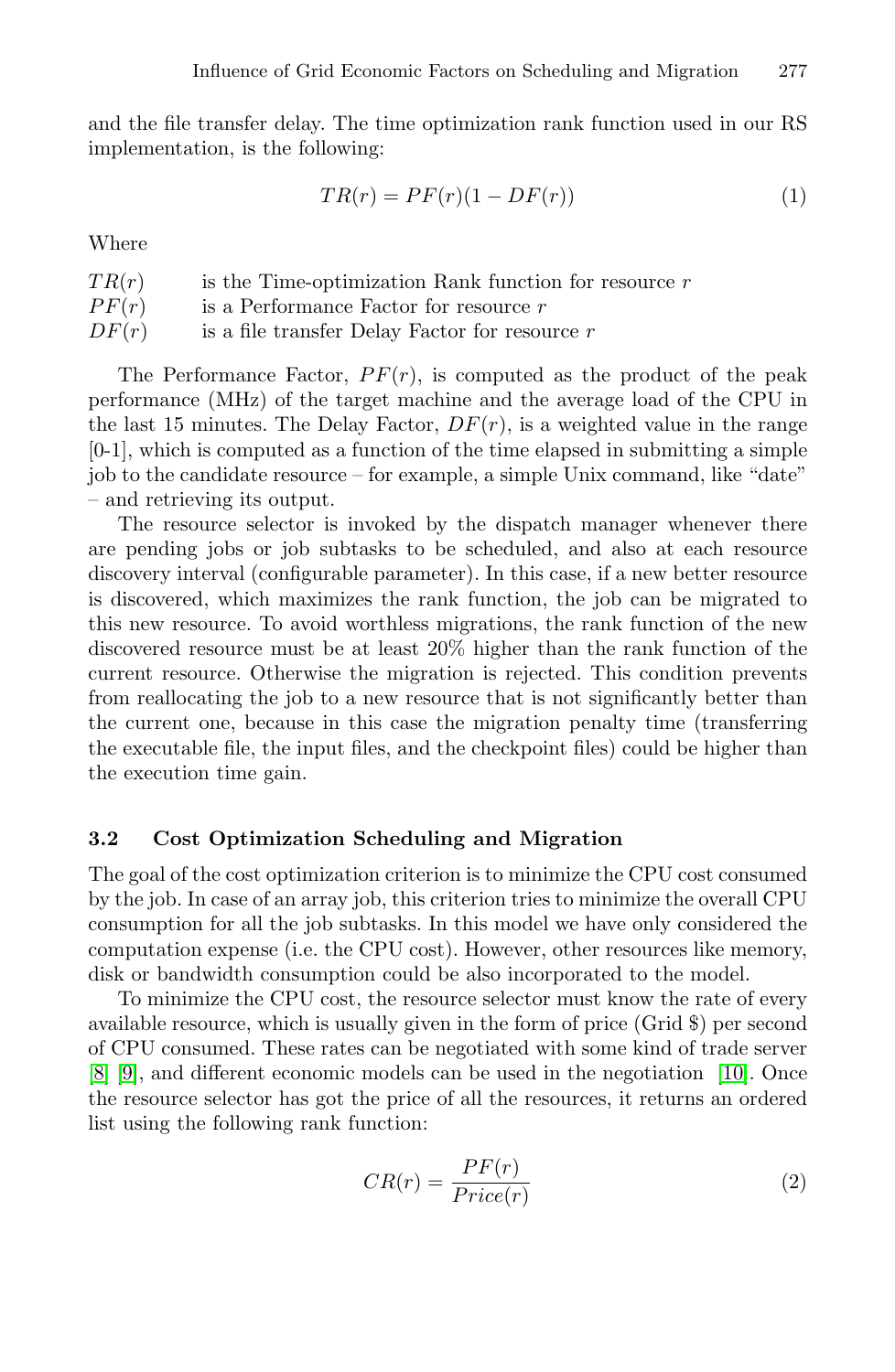Where

| CR(r)    | is the Cost-optimization Rank function for resource $\boldsymbol{r}$ |
|----------|----------------------------------------------------------------------|
| PF(r)    | is a Performance Factor for resource $r$ (similar to the time-       |
|          | optimization scheduling)                                             |
| Price(r) | is the CPU Price of resource r, expressed in $Grid$ \$               |
|          | per(CPU) second                                                      |

It is important to point out that the CPU Price of the resource,  $Price(r)$ , can not be considered by itself as an appropriate rank function, since the total CPU cost, which is the factor to be minimized, is given by the product of the CPU price and the execution time. In this way, a low-priced but very slow resource could lead to a higher CPU consumption than another more expensive but much faster resource. So the most suitable resource is that one that exhibits the best ratio between performance and price.

As in the previous case, the resource selector is invoked by the dispatch manager whenever there are pending jobs to be scheduled, an also at each resource discovery interval. If a new better resource is discovered, whose rank function exceeds more than 20% the current resource rank value, then the job is migrated to that new resource.

### **3.3 Scheduling and Migration Under User Constraints (Budget/Deadline Limits)**

Independently of the optimization criterion selected (time optimization or cost optimization), the user can also impose a budget and/or a deadline limit. In this case, the resource broker must be able to minimize the specific optimization user criterion (time or cost), but without exceeding the budget or deadline limits. To implement this behavior, the RS uses the same rank functions - (1) or (2), depending on the optimization criterion - to get an ordered list of candidates, but in addition, it must be able to estimate if each candidate resource meets the user budget and/or deadline limits. Otherwise, the specific resource can not be eligible for executing the given task.

These estimations have been implemented exclusively in array jobs, since we make use of the known history of the first executed subtasks to estimate the cost or deadline of the pending subtasks for every available resource.

First we analyze the model developed for job scheduling and migration under budget limit. Let:

| $B_L$        | Budget Limit imposed by the user                                  |
|--------------|-------------------------------------------------------------------|
| $B_C(r,s,t)$ | Budget Consumed by resource $r$ to execute task $s$ , at time $t$ |
| $N_C(r,t)$   | Number of tasks completed by resource $r$ at time $t$             |
| $N_P(t)$     | Total Number of Pending tasks (not started) at time t             |
| $N_S(t)$     | Total Number of Started tasks, but not completed, at time t       |

The Budget Available at time  $t$ ,  $B_A(t)$ , is

$$
B_A(t) = B_L - \sum_{\forall s, \forall r} B_C(r, s, t)
$$
\n(3)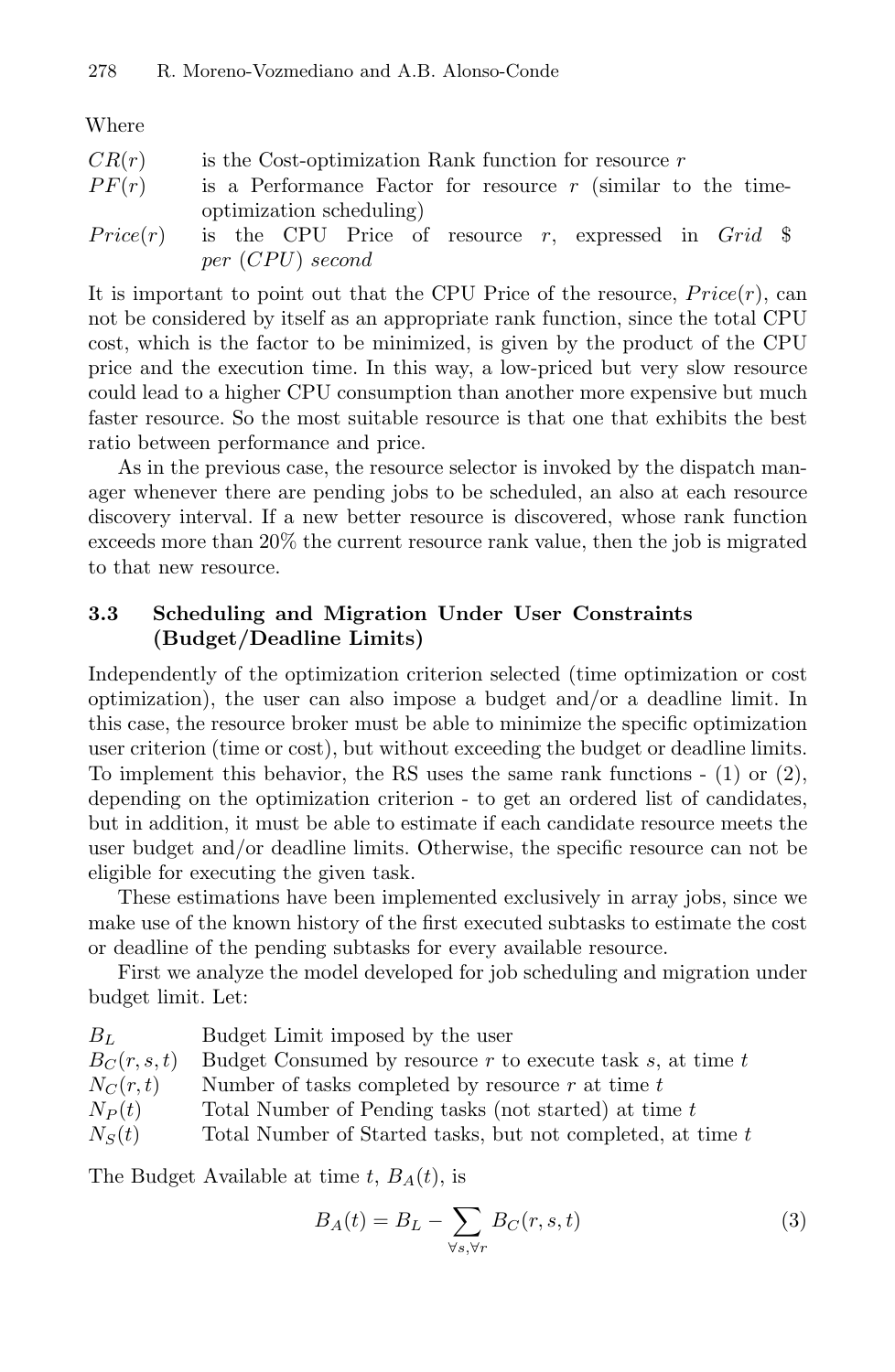Assuming that, in average, the started tasks have been half executed, the average Budget Available per pending task at time  $t$ ,  $B_A(t)$ , is estimated as

$$
\overline{B}_A(t) = \frac{B_A(t)}{N_P(t) + \frac{N_S(t)}{2}}\tag{4}
$$

On the other hand, the average Budget per task Consumed by resource *r* at time  $t, \overline{B}_C(r,t)$ , is

$$
\overline{B}_C(r,t) = \frac{\sum_{\forall s} B_C(r,s,t)}{N_C(r,t)}\tag{5}
$$

If the average budget per task consumed by resource *r* is higher than the average budget available per pending task, i.e.,

$$
\overline{B}_C(r,t) > \overline{B}_A(t) \tag{6}
$$

then it is assumed that resource *r* is not eligible for executing a new task at the current time *t*.

It is obvious that this budget estimation model can not be applied when  $N<sub>C</sub>(r,t) = 0$ , so it is only useful for array jobs. In fact, when the first subtasks of the array are scheduled, there is no information about the average budget consumed by each resource, and hence every available resource is considered an eligible candidate. For the subsequent subtasks, the historical information about the average budget consumed by a given resource is used to estimate whether it is likely to violate the user budget limit. If so, the resource is excluded from the candidate list.

Similarly, we have developed a model for scheduling and migration under deadline limit. Let:

| $D_L$      | Deadline Limit imposed by the user (expressed as maximum |  |  |
|------------|----------------------------------------------------------|--|--|
|            | elapsed time, in seconds)                                |  |  |
| $T_C(r,s)$ | Time consumed by resource $r$ for completing task $s$    |  |  |
| $N_C(r,t)$ | Number of tasks completed by resource $r$ at time $t$    |  |  |

The Remaining Time at time  $t, T_R(t)$ , is

$$
T_R(t) = D_L - t \tag{7}
$$

The average time per task consumed by resource  $r, \overline{T}_C(r)$ , is

$$
\overline{T}_C(r) = \frac{\sum_{\forall s} T_C(r, s)}{N_C(r, t)}
$$
\n(8)

If the average time per task consumed by resource *r* is higher than the remaining time, i.e.,

$$
\overline{T}_C(r) > T_R(t) \tag{9}
$$

then resource *r* is not eligible for executing a new task at the current time *t*.

As in the previous case, this time estimation model is only applicable for array jobs, when there is available historical information about the time consumed by a given resource, and hence  $N_C(r, t) > 0$ .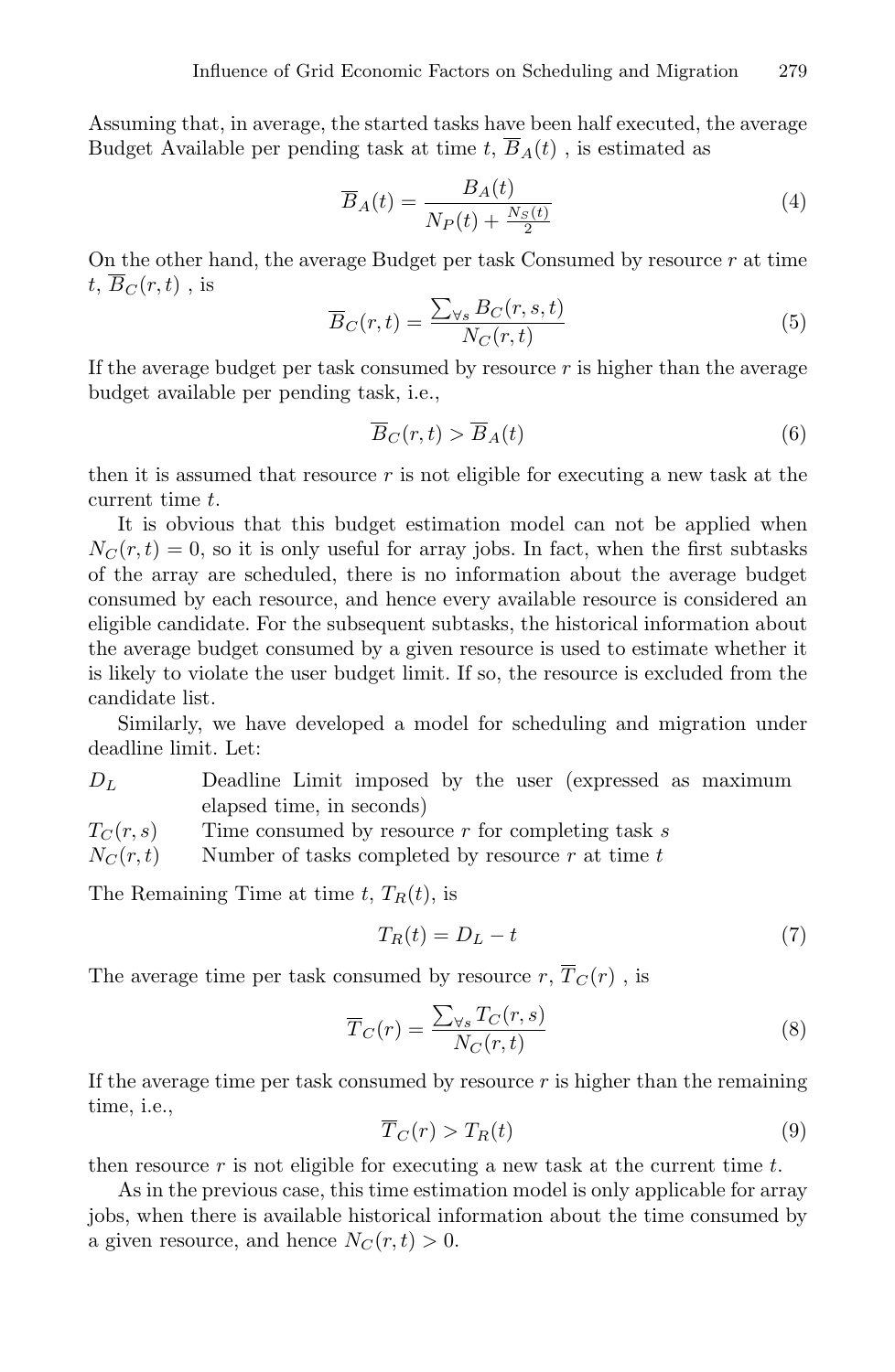## **4 Experimental Environment**

In this section we analyze the grid testbed and the application benchmark used in our experiments.

#### **4.1 Grid Testbed**

The main features of the computational resources employed in our grid testbed are summarized in Table 1.

| Hostname                     | Architecture / OS Perf. Factor Delay Factor CPU Price Slots |                     |         |           |   |
|------------------------------|-------------------------------------------------------------|---------------------|---------|-----------|---|
|                              |                                                             | $(\text{peak MHz})$ | (x 100) | $(Gris \$ |   |
| hydrus.dacya.ucm.es          | $1686 /$ Linux                                              | 2539                |         | 20        |   |
| cygnus.dacya.ucm.es          | $1686 /$ Linux                                              | 2539                |         | 20        |   |
| $ $ cepheus.dacya.ucm.es $ $ | $1686 /$ Linux                                              | 650                 |         | 5         |   |
| aquila.dacya.ucm.es          | $1686 /$ Linux                                              | 662                 |         | 5         |   |
| belle.cs.mu.oz.au            | Linux<br>i686                                               | 2794                | 15      |           | റ |

**Table 1.** Characteristics of the machines in the experimental testbed

Resources hydrus, cygnus, cepheus, and aquila, which are located in Spain (Computer Architecture Dept., Univ. Complutense of Madrid), are uniprocessor systems, and it is assumed that they have only one available slot, i.e., only one task can be issued simultaneously to each computer. Resource belle, which is located in Australia (Computer Science Dept., Univ. of Melbourne), is a 4 processor system, and it is assumed that it has two available slots, i.e., up to two tasks can be issued simultaneously to this computer.

The client machine is located in Spain, so the delay factor for the belle system, located in Australia, is much higher than the delay factors for the systems located in Spain (hydrus, cygnus, cepheus, and aquila).

With regard to the CPU prices, it is assumed that the systems are used at European peak time, and Australian off-peak time, so that belle system exhibits a CPU price significantly lower than hydrus and cygnus systems. On the other hand, cepheus and aquila are low-performance systems, and hence their rates are also lower.

#### **4.2 Application Benchmark**

The experimental benchmark used in this work is based on a financial application, specifically, a Monte Carlo (MC) simulation algorithm for computing the Value-at-Risk (VaR) of a portfolio [\[12\]](#page-13-0) [\[13\]](#page-13-0). We briefly describe this application.

The VaR of a portfolio can be defined as the maximum expected loss over a holding period, *∆t*, and at a given level of confidence *c*, i.e.,

$$
Prob[|\Delta P(\Delta t)| < VaR
$$
 = 1 - c (10)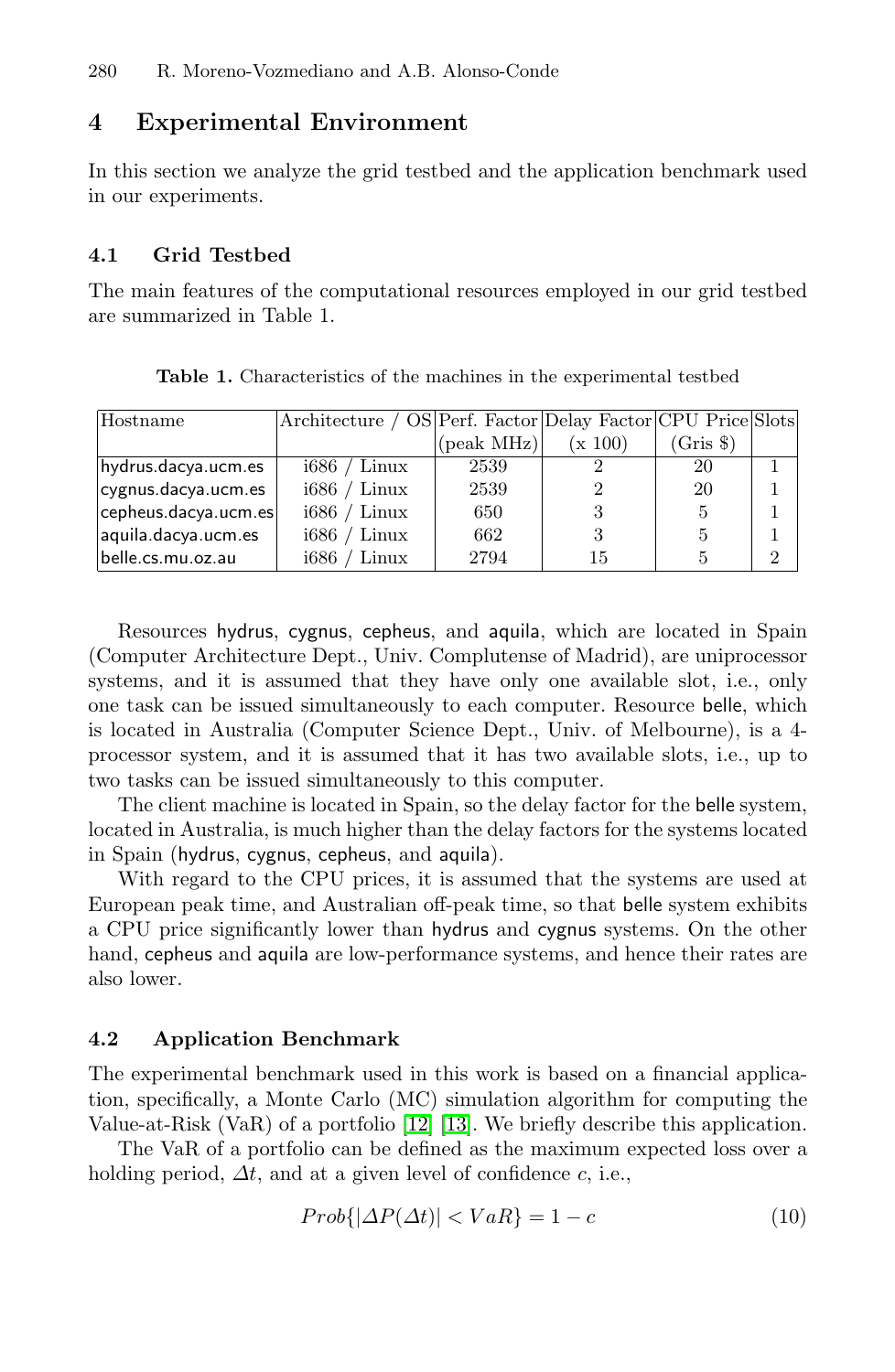where  $\Delta P(\Delta t) = P(t + \Delta t) - P(t)$  is the change in the value of the portfolio over the time period *∆t*.

The Monte Carlo (MC) approach for estimating VaR consists in simulating the changes in the values of the portfolio assets, and re-evaluating the entire portfolio for each simulation experiment. The main advantage of this method is its theoretical flexibility, because it is not restricted to a given risk term distribution and the grade of exactness can be improved by increasing the number of simulations.

For simulation purposes, the evolution of a single financial asset,  $S(t)$ , can be modelled as a random walk following a Geometric Brownian Motion [\[11\]](#page-13-0):

$$
dS(t) = \mu S(t)dt + \sigma S(t)dW(t)
$$
\n(11)

where  $dW(t)$  is a Wiener process,  $\mu$  the instantaneous drift, and  $\sigma$  the volatility of the asset.

Assuming a log-normal distribution, using the Itô's Lemma, and integrating the previous expression over a finite time interval,  $\delta t$ , we can reach an approximated solution for estimating the price evolution of  $S(t)$ :

$$
S(t + \delta t) = S(t)e^{(\mu - \sigma^2/2)\delta t + \sigma \eta \sqrt{\delta t}}
$$
\n(12)

where  $\eta$  is a standard normal random variable.

For a portfolio composed by *k* assets,  $S_1(t)$ ,  $S_2(t)$ ,...,  $S_k(t)$ , the portfolio value evolution can be modelled as *k* coupled price paths:

$$
S_1(t + \delta t) = S_1(t)e^{(\mu_1 - \sigma_1^2/2)\delta t + \sigma_1 Z_1\sqrt{\delta t}}
$$
  
\n
$$
S_2(t + \delta t) = S_2(t)e^{(\mu_2 - \sigma_2^2/2)\delta t + \sigma_2 Z_2\sqrt{\delta t}}
$$
  
\n....  
\n
$$
S_k(t + \delta t) = S_k(t)e^{(\mu_k - \sigma_k^2/2)\delta t + \sigma_k Z_k\sqrt{\delta t}}
$$
\n(13)

where  $Z_1, Z_2, ..., Z_k$  are *k* correlated random variables with covariance  $cov(Z_i, Z_j)$  $= cov(S_i, S_j) = \rho_{ij}$ 

To simulate an individual portfolio price path for a given holding period *∆t*, using a *m*-step simulation path, it is necessary to evaluate the price path of all the *k* assets in the portfolio at each time interval:

$$
S_i(t + \delta t), S_i(t + 2\delta t), ..., S_i(t + \Delta t) = S_i(t + m\delta t), \quad \forall i = 1, 2, ..., k \tag{14}
$$

where  $\delta t$  is the basic simulation time-step ( $\delta t = \Delta t/m$ ).

For each simulation experiment,  $j$ , the portfolio value at target horizon is

$$
P_j(t + \Delta t) = \sum_{i=1}^{k} w_i S_{i,j}(t + \Delta t) \quad \forall j = 1, ..., N
$$
 (15)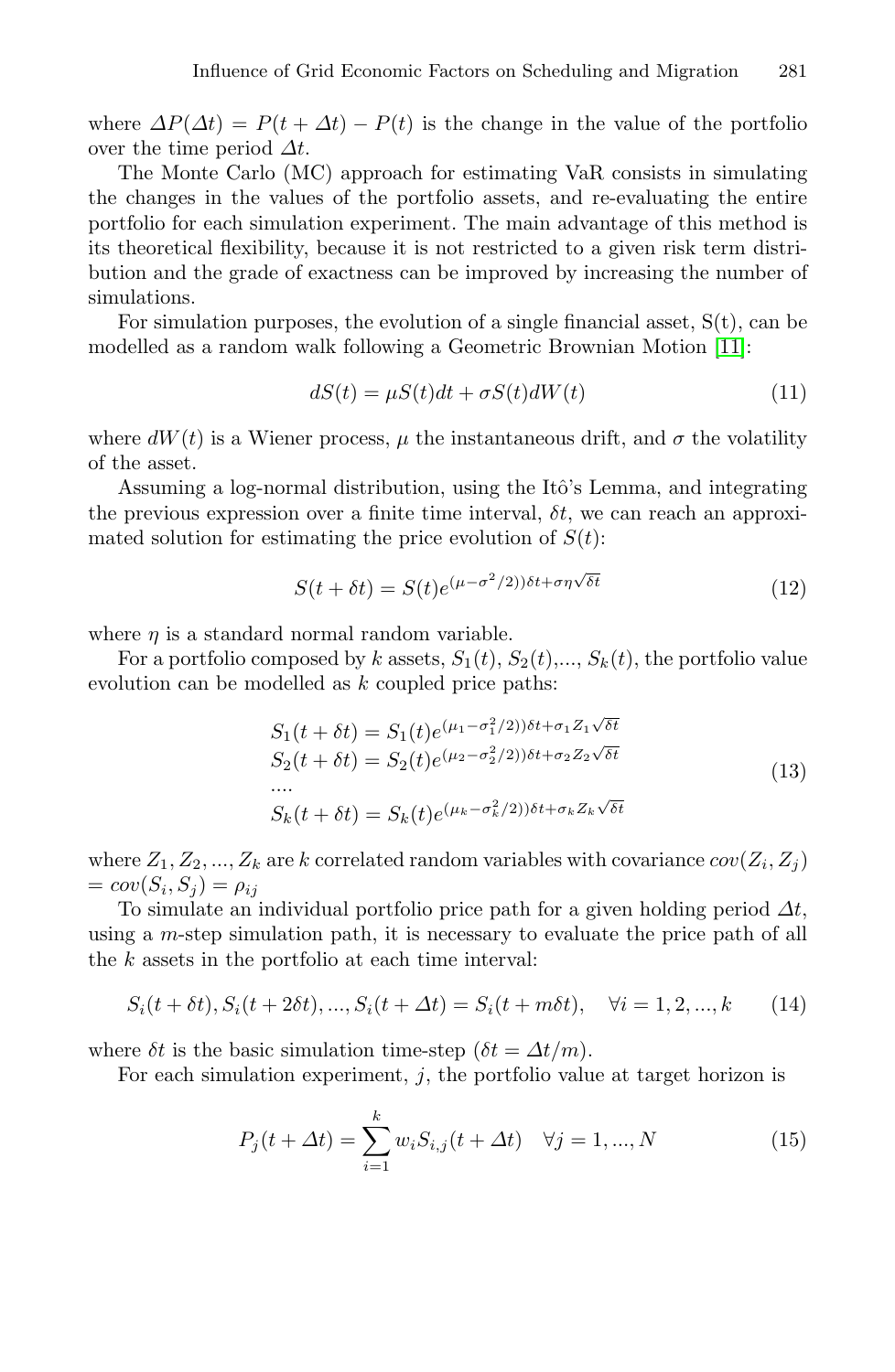where  $w_i$  is the relative weight of the asset  $S_i$  in the portfolio, and N is the overall number of simulations.

Then, the changes in the value of the portfolio are

$$
\Delta P_j(\Delta t) = P_j(t + \Delta t) - P(t) \quad \forall j = 1, ..., N \tag{16}
$$

Finally, the VaR of the portfolio can be estimated from the distribution of the *N* changes in the portfolio value at the target horizon, taking the  $(1-c)$  percentile of this distribution, where *c* is the level of confidence.

The Monte Carlo solution for VaR estimation is inherently parallel, since different simulation experiments can be distributed among different computers on a grid, using a master-worker paradigm. In order to generate parallel random numbers we use the Scalable Parallel Random Number Generators Library [\[14\]](#page-13-0).

To adapt the application to a grid environment and allow migration, the application must save periodically some kind of checkpoint information. This adaptation is very straightforward, since saving regularly the output file, which contains the portfolio values generated by the Monte Carlo simulation up to this moment, it is sufficient to migrate and restart the application on a different host from the last point saved. The checkpoint file is saved every 1,000 simulations. To save properly the checkpoint file, the application should never be interrupted while the file is being written to disk. To avoid this problem we have protected the checkpoint file update code section against interruption signals, by masking all the system signals before opening the file, and unmasking them after closing the file. The C code is the following:

```
/***************************************************/
/* C code fragment for saving checkpoint file */
/***************************************************/
/* Initialize signal group including all the signals */
sigfillset(&blk_group);
/* Mask all the system signals */
sigprocmask(SIG_BLOCK, &blk_group, NULL);
/* Open checkpoint file in append mode */
chkp = fopen("output_file","a");
/* Save checkpoint information */
...........................
/* Write the last 1,000 computed values to the file */
...........................
/* Close checkpoint file */
fclose(chkp);
/* Unmask system signals */
sigprocmask(SIG_UNBLOCK, &blk_group, NULL);
/***************************************************/
```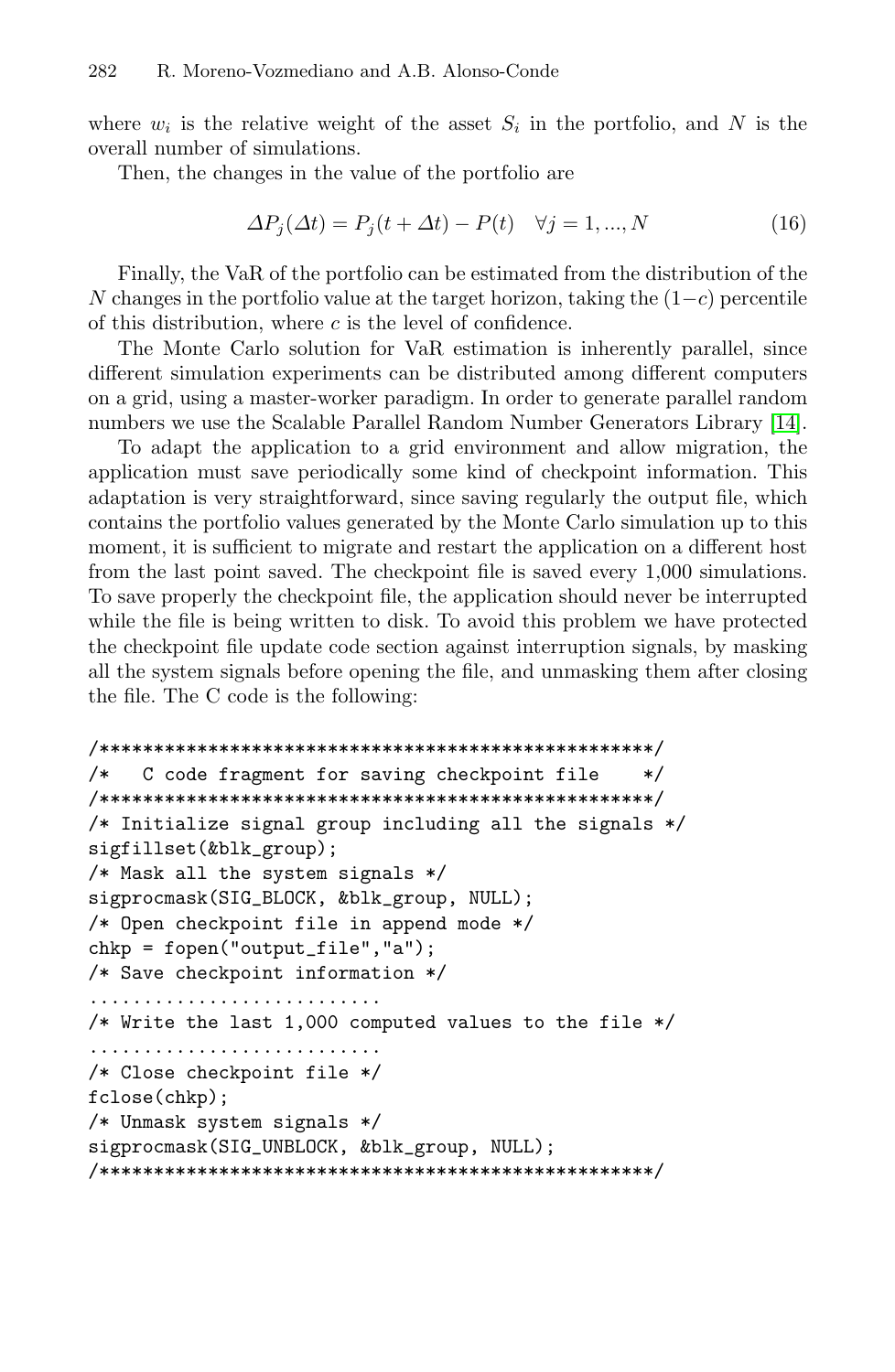## **5 Experimental Results**

In this section we analyze how this implementation of the GridWay resource broker behaves under different optimization criteria and user constraints, using the grid testbed and the application benchmark described in the previous section.

#### **5.1 Cost Optimization and Time Optimization Scheduling**

First we show the behavior of the resource broker under different optimization criteria (cost and time) without considering user constraints. We assume that the user submits a 4-subtask array job, each subtask performing 500,000 simulations.

Table 2 shows the ordered resource list returned by the resource selector when the user selects the CPU cost as optimization criterion.

Fig. 1.a shows the resulting cost-optimization scheduling for the four subtasks submitted, assuming that no job migration is allowed (remember that belle system has two execution slots). As we can observe, this scheduling completes all the four tasks in a period of 22:35 mm:ss, with a CPU expense of 20,090 Grid \$.

If job migration is allowed, as shown in Fig. 1.b, the resource broker gets a much better scheduling, since the CPU cost is reduced to 16,770 Grid \$, and elapsed time is also reduced to 20:57 mm:ss. So, these results highlight the relevance of job migration in grid scheduling.

Notice that, for a given task, the CPU cost is computed as the product of the execution time and the CPU Price of the resource. Prolog, epilog, and migration

| Ranking | $\operatorname{Host}$ | Cost-optimization rank function value |
|---------|-----------------------|---------------------------------------|
|         | belle.cs.mu.oz.au     | 559                                   |
| 2       | aquila.dacya.ucm.es   | 132                                   |
| 3       | cepheus.dacya.ucm.es  | 130                                   |
| 4       | cygnus.dacya.ucm.es   | 127                                   |
| 5       | hydrus.dacya.ucm.es   | 127                                   |

**Table 2.** Resource ranking for cost-optimization scheduling



**Fig. 1.** Cost-optimization scheduling (no user constraints). a) Without migration. b) With migration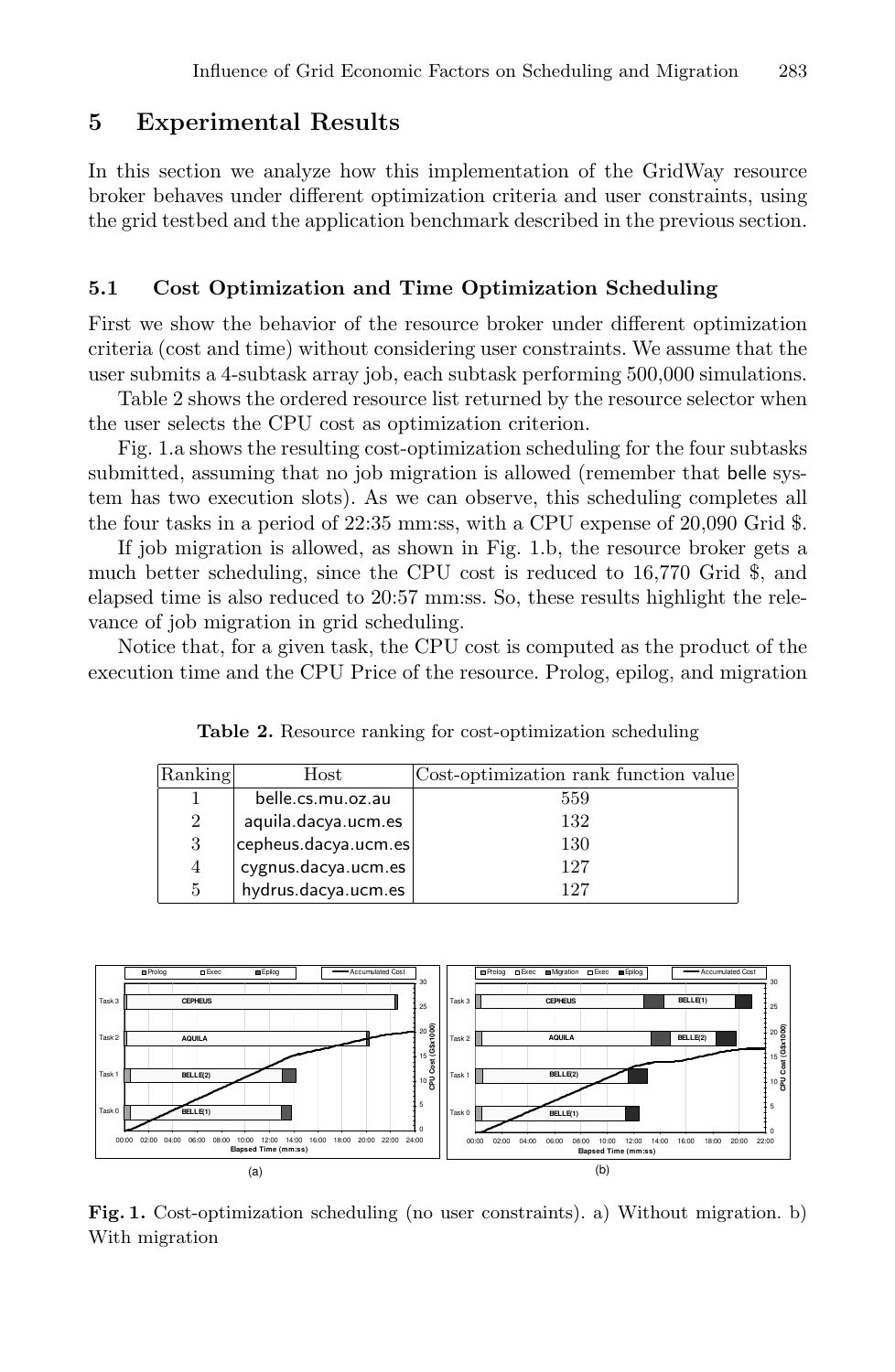| Ranking        | $\operatorname{Host}$ | Time-optimization rank function value |
|----------------|-----------------------|---------------------------------------|
|                | cygnus.dacya.ucm.es   | 2488                                  |
| $\overline{2}$ | hydrus.dacya.ucm.es   | 2488                                  |
| 3              | belle.cs.mu.oz.au     | 2375                                  |
| 4              | aquila.dacya.ucm.es   | 642                                   |
| 5              | cepheus.dacya.ucm.es  | 630                                   |

**Table 3.** Resource ranking for time-optimization scheduling



**Fig. 2.** Time-optimization scheduling (no user constraints)

times are not contemplated for computing the CPU cost, since these periods are used just for file transmission, and no CPU expense is considered.

Table 3 shows the ordered resource list returned by the resource selector when the user selects the time as optimization criterion, and Fig. 2 shows the resulting scheduling. As we can observe, the time-optimization criterion gets an important time reduction, since the four tasks are completed in 12:14 mm:ss, but at the expense of increasing the CPU cost up to 25,610 Grid \$. In this case, scheduling with or without migration leads to similar results, since the rank functions of both cygnus and hydrus systems do not exceed more than 20% the rank function of belle system, so job migration is discarded.

#### **5.2 Scheduling and Migration Under User Constraints**

In this section we examine the effects of user constraints over scheduling. We first analyze how a budget limit can modify the resulting scheduling.

Fig. 3.a shows the time-optimization scheduling of a 8-subtask array job (each subtask performing 500,000 simulations), without user constraints. As we can observe, initially tasks 0-5 are issued using the six available resources, and tasks 6-7 stay pending until some resource is available. When cygnus and hydrus systems complete their respective tasks, the two pending tasks 6-7 are assigned to these resources. Furthermore, when belle system completes its two tasks and becomes available, tasks 4 and 5 in aquila and cepheus systems are migrated to belle, since it exhibits a higher rank function. This scheduling can be considered optimal in time, and it takes 17:55 mm:ss, consuming a CPU cost of 53,500 Grid \$.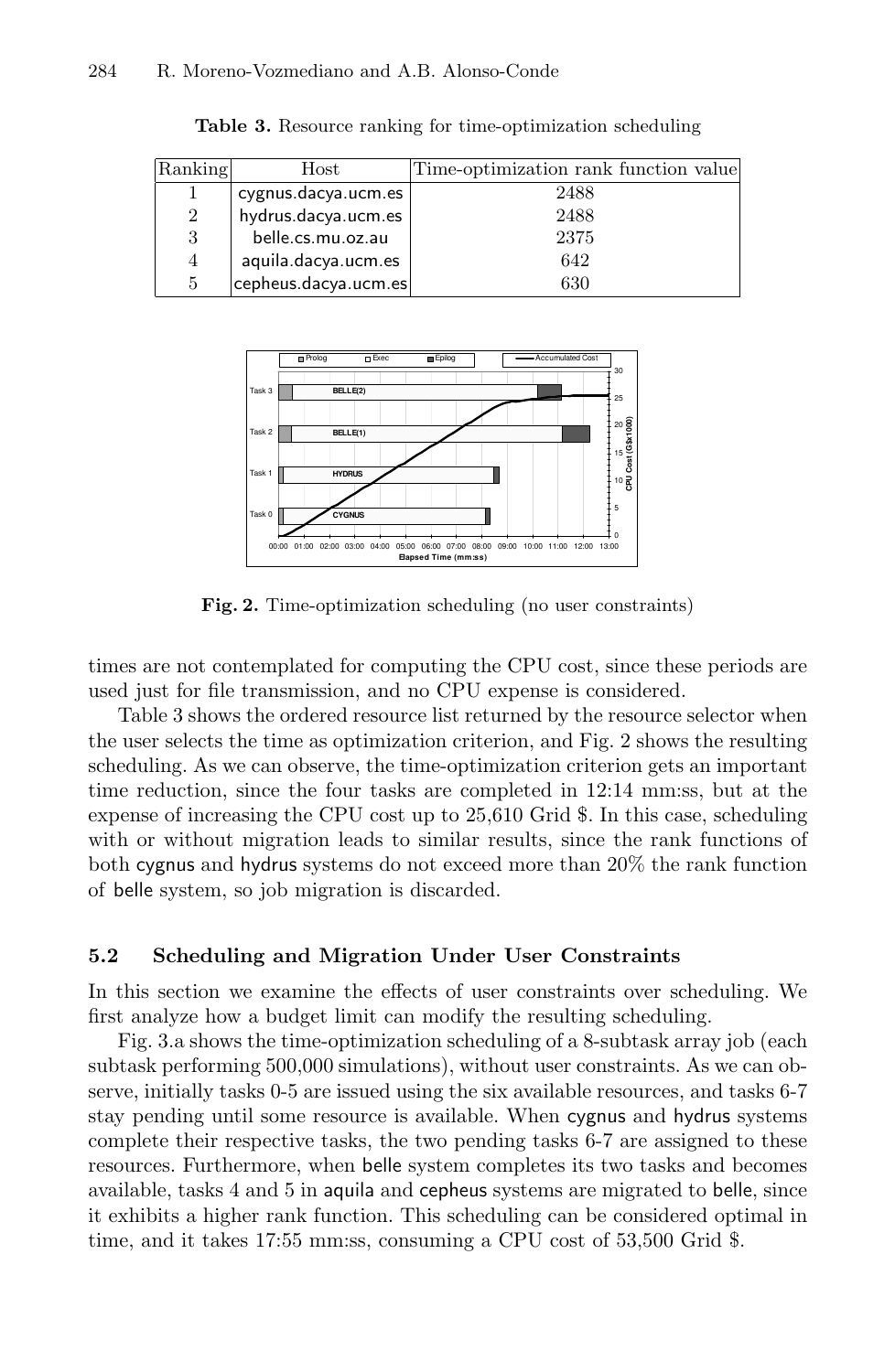

**Fig. 3.** Time-optimization scheduling. a) No user constraints. b) Scheduling under budget limit

Now, we are going to consider a budget limit  $B_L = 45,000$  Grid \$. With this user constraint, the resulting scheduling is shown in Fig. 3.b. When cygnus and hydrus systems complete their respective tasks, they are not eligible to execute the two pending tasks 6 and 7, since the average budget consumed by these two systems exceeds the average available budget per task. Instead of selecting these two expensive systems, the resource broker waits until belle system is available, and then the two pending tasks are assigned to it. This scheduling keeps the budget limit imposed by the user – the overall CPU consumption is  $42,190$  Grid  $\frac{1}{3}$  –, but it is not optimal in time, since it takes 21:45 mm:ss to complete all the tasks.



**Fig. 4.** Cost-optimization scheduling. a) No user constraints. b) Scheduling under deadline limit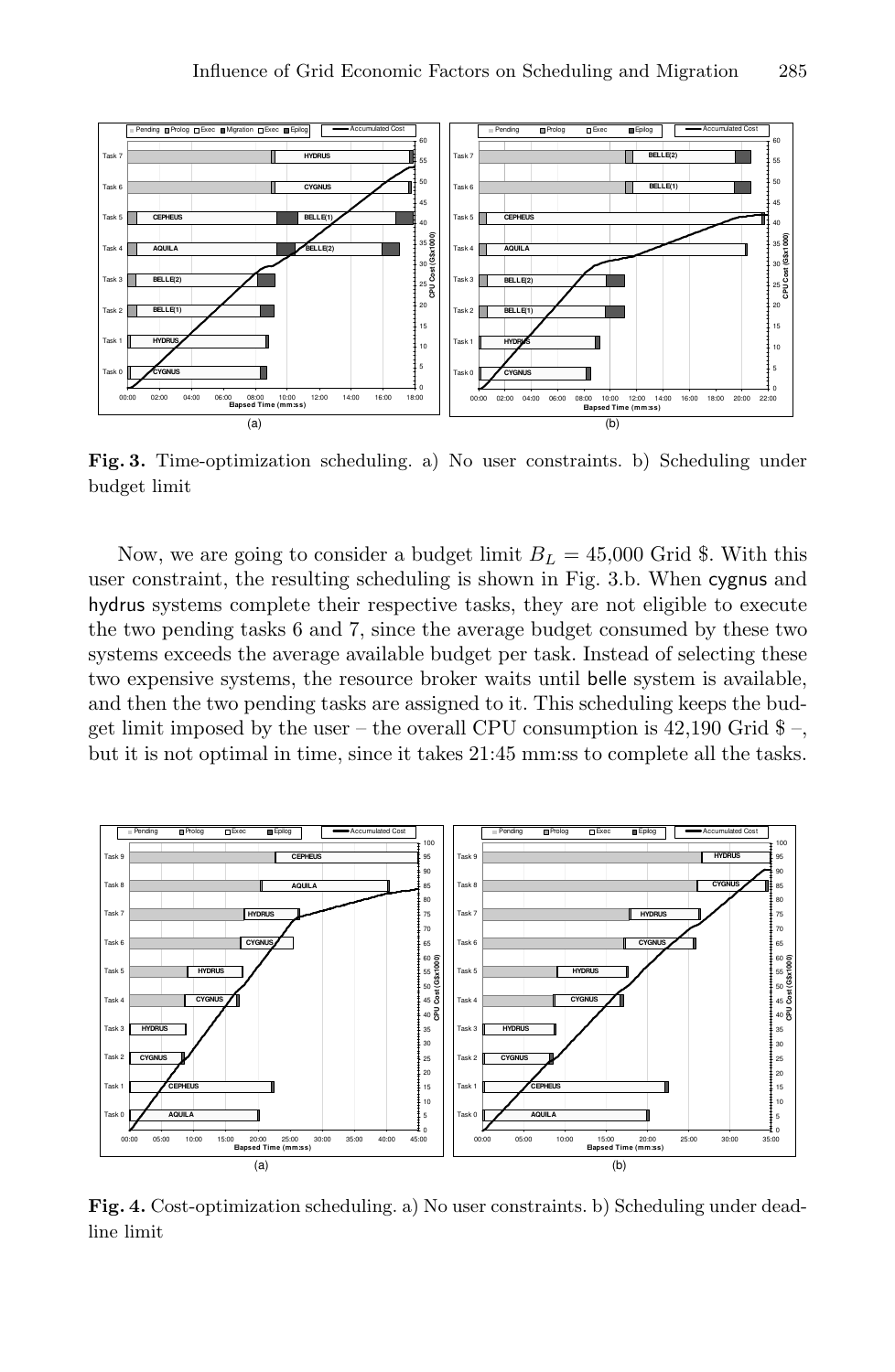<span id="page-12-0"></span>Finally, we analyze how a deadline limit can also alter the resulting the scheduling. To observe clearly this effect, we have considered a 10-subtask array job, with cost-optimization scheduling. In this experiment, we use only four systems from our testbed: hydrus, cygnus, aquila and cepheus (belle is not used in this case). Fig. 4.a shows the resulting scheduling without user constraints. In this scheduling, tasks are allocated to resources as soon as they become available. This scheduling takes almost 45 min. and the CPU expense is 83,925 Grid \$.

Fig. 4.b. shows the cost-optimization scheduling of the 10 subtasks with a deadline limit  $D<sub>L</sub> = 35$  min. imposed by the user. In this scheduling, tasks 8 and 9 are not assigned to the systems aquila and cepheus when these resources become available, because the average time consumed by these resources in the previous tasks exceeds the remaining time until the user deadline. In this case, these two pending tasks are delayed until the hydrus and cygnus are available. The resulting scheduling keeps the deadline limit imposed by the user, since it takes 35 min to complete all the subtasks, but the CPU cost goes up to 91,015 Grid \$.

### **6 Conclusions and Future Work**

In this paper we have adapted the scheduling and migration strategies of our resource broker to deal with economic information and support different user optimization criteria (time or cost), and different user constraints (deadline and budget). This implementation of the resource broker uses different rank functions to get an ordered list of resources according to the optimization criteria specified by the user, and performs different time and cost estimations based on historical information to discard those resources that are likely to violate the user constraints. The results also show that migration is essential to adapt resource mapping to changing conditions on the grid, and guarantee that optimization criteria and user constraints are met.

In a future work, we plan to incorporate to the brokering model the cost of other physical resources, like the cost of the memory and disk space used by the application, the cost of the network bandwidth consumed, etc. The incorporation of these new elements will lead to the development of new scheduling and migration policies based on alternative optimization criteria, as well as new cost estimations to meet user constraints.

### **References**

- 1. Huedo, E., Montero, R.S., Llorente, I.M.: An Experimental Framework For Executing Applications in Dynamic Grid Environments. NASA-ICASE T.R. 2002-43 (2002)
- 2. Abramson, D., Buyya, R., Giddy, J.: A Computational Economy for Grid Computing and its Implementation in the Nimrod-G Resource Broker. Future Generation Computer Systems Journal, Volume 18, Issue 8, Elsevier Science (2002) 1061-1074
- 3. Huedo, E., Montero, R.S., Llorente, I.M.: An Framework For Adaptive Execution on Grids. Intl. Journal of Software - Practice and Experience. In press (2004)